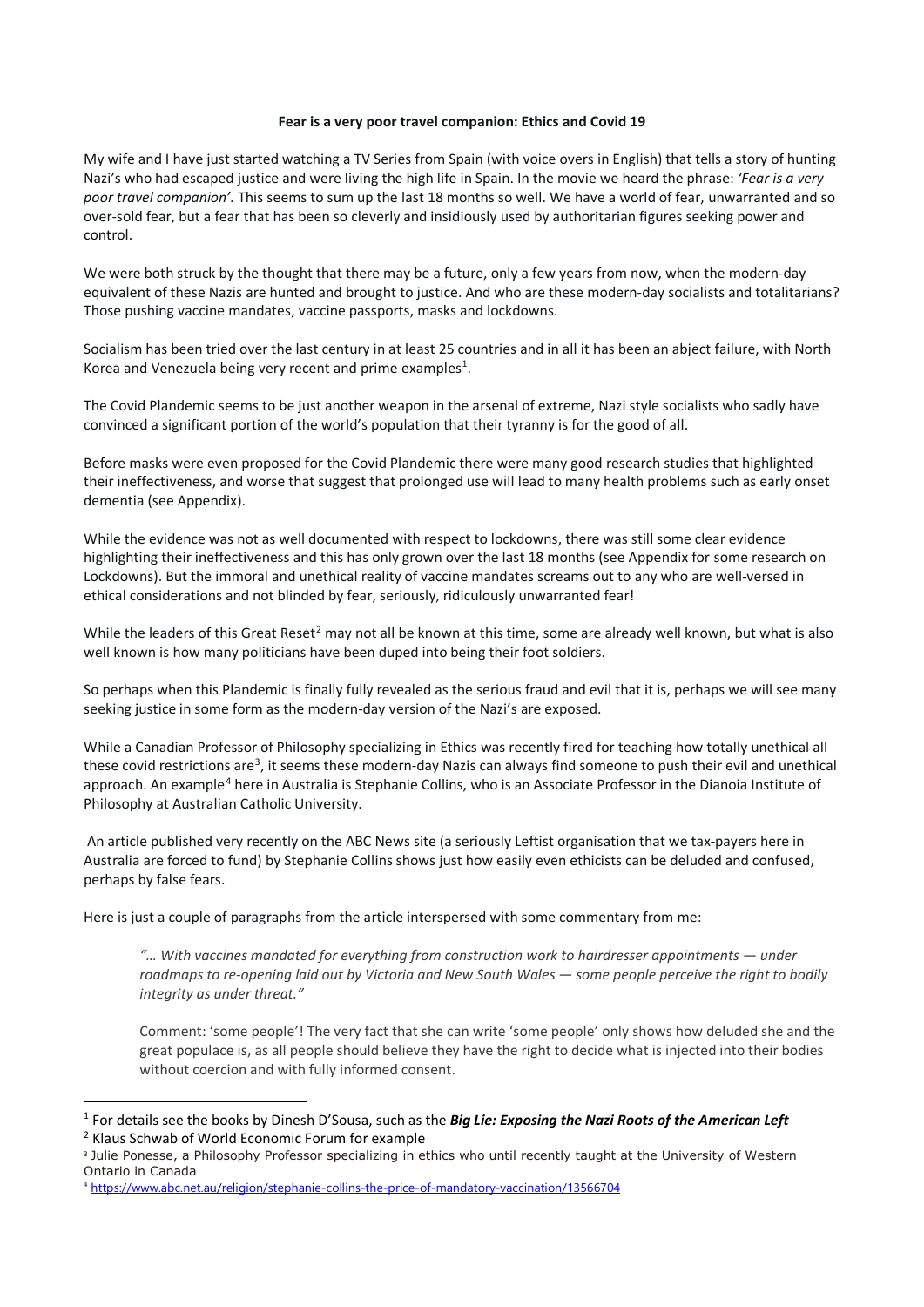*"In particular, they perceive a blurring of the line between, on the one hand, policies that incentivise individuals towards making particular bodily choices (think cigarette taxes and free condoms), and, on the other hand, policies that violate the ability of individuals to make any genuine bodily choices at all."*

Comment: Here she at least shows that she has some understanding of the ethical issue that she is about to ignore, but her choices for comparison are not as simple and useful to her cause as she may realise. It took many years for us to realise that cigarettes were harmful and that they were very addictive. Increasing taxes on them was a totalitarian approach that disproportionally impacts the poorest and most economically disadvantaged. Such forced authoritarian approaches only lead to black-markets and other nefarious methods that actually tend to lead otherwise upright and moral people whom are addicted to choose immoral and unethical remedies.

And 'free condoms' don't incentivise the biblical injunction to keep sexual relationships within marriages, but rather it has the opposite effect, and also forces the tax-payer to fund the immoral lifestyles of others. When we let governments have anything but minimal control of our choices we invite socialism with all its inherent flaws of authoritarianism, etc.

#### Next, she writes:

*"For many people, the offer "vaccination or unemployment" looks like violation, not incentivisation. The offer has the same perceived flavour as the highwayman's demand, "Your money or your life": it is perceived as coercive, exploitative, and ultimately rights-violating."*

Comment: It is 'perceived'! NO! It **is** coercive, exploitative, and ultimately rights-violating!

*"To be sure, vaccine hesitancy comes from a range of sources, most of which are wildly uninformed on the scientific facts, which show vaccines to be effective and without overly worrying side-effects."*

Comment: I love (NOT) that term 'vaccine hesitancy' as it's another subtle use of semantics to try to classify those who reject the vaccine as just 'hesitant' because of imagined fear, rather than for the most part the most well-informed and educated people on the planet in terms of the dangers and adverse effects of the covid vaccines. Her 'facts' have seriously clouded her ethical judgement. Even if her 'facts' were in fact correct, her ethical conclusions are still wrong.

She concludes her false and flawed ethical argument with this statement: "*But as democratic politics and health information struggle to overcome the sources of vaccine hesitancy, such an option is demanded by the solidarity we owe to all those in our society.".*

That is, she argues that vaccine mandates are DEMANDED by her flawed 'common-good' understanding.

Brain surgeon and leading Intelligent Design advocate, Dr Michael Egnor writes instead that: **"The denial of free will is the cornerstone of totalitarian systems."** 

## Egnor elaborates:

*"No free will means [no justice:](https://mindmatters.ai/2020/05/no-free-will-means-no-justice/) "Free will is the cornerstone of all human rights and the cornerstone of our Constitutional rights. The denial of free will is, literally, the denial of human freedom. Without free will, we are livestock, without the presumption of innocence, without actual innocence, and without rights. A justice system that has no respect for free will—a justice system in which human choices are diseases— is a system of livestock management applied to homo sapiens."* 

There is a very common but seriously flawed understanding that we should approach serious issues, including life and death issues from a perspective of the 'common good'. That is, that our authorities should choose to force on us, actions and regulations that they have decided are in our best interests as a community.

Yet this approach is not how the great progress of Western society has been achieved especially over the last 300 odd years. It has instead been based much more on individualism; the freedom of the individual to choose what is best for him or her and their children.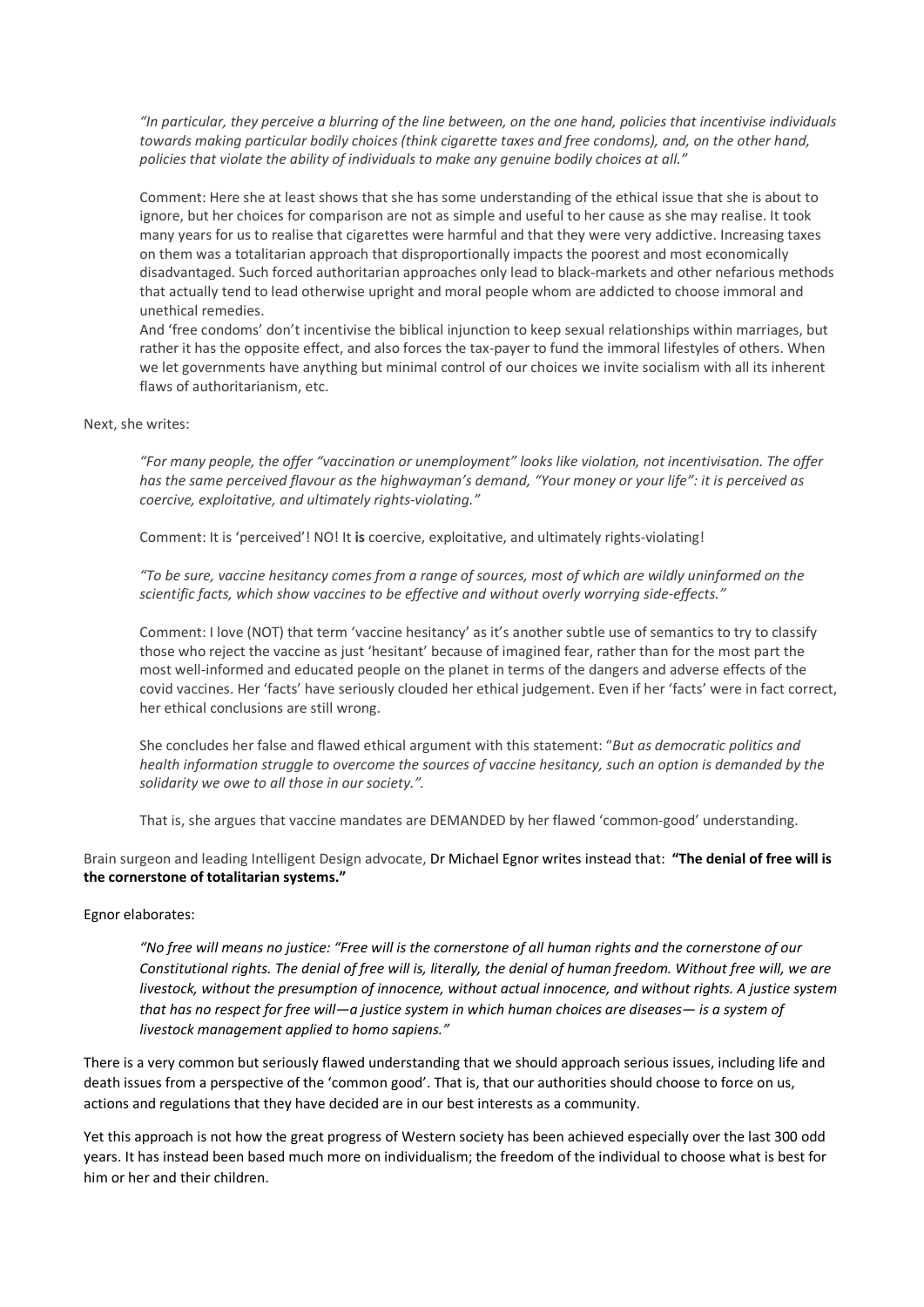Western society has historical traditions that place a very high value on individual freedom, on personal rights, and on allowing each person to "do her own thing". Our culture views society as comprised of separate independent individuals who are free to pursue their own individual goals and interests without interference from others. In this individualistic culture it is difficult, perhaps impossible, to convince people that they should sacrifice some of their freedom, some of their personal goals, and some of their self-interest, for the sake of the "common good".

For example, American cultural traditions, in fact, reinforce that the individual who thinks that he/she should not have to contribute to the community's common good, but should be left free to pursue his/her own personal ends.

In fact, when a nation or society starts with the principle of the 'common good', they most closely resemble fascism or statism. That is, a society where the government does not totally own everything (communism), but a society where the government controls almost everything and especially the production of wealth. Fascism is a very common form of socialism, a system that has demonstratively failed in over 25 nation states over the last century alone.

When the government controls major businesses or corporations, the vision of fascism of Benito Mussolini is fulfilled.

Mussolini stated that *"Fascism should more appropriately be called corporatism because it is a merger of state and corporate power."* 

*"The state requiring that businesses require the vaccine from one of three large corporations that were propped up by the state is undoubtedly the merger of state and corporate power that Mussolini dreamed of*." –['Biden's Vaccine Fiat](https://mises.org/power-market/bidens-vaccine-fiat-forges-fascist-pharma-corporate-state)  [Forges a Fascist Pharma Corporate State'](https://mises.org/power-market/bidens-vaccine-fiat-forges-fascist-pharma-corporate-state) b[y Connor Mortell.](https://mises.org/profile/connor-mortell)

Clearly then, if we address the issue from an historical Western mindset and capitalistic rather than socialistic, fascist and tyrannical perspective, we would immediately reject the '*no jab, no job'* mandates of vaccines and vaccine passports.

But when we look at the issue of mandated vaccines from an ethical perspective as well there are a number of very important questions that should be asked, some of which I have listed below.

Consider the government's messages with respect to the vaccine mandates as you read these questions.

## **1) Do the receivers of the message know that they are being persuaded rather than informed?**

If not, then this is not really '*ínformed consent'*, which is an important principle with most medical procedures.

#### **2) Has this persuasion taken unfair advantage of a power differential?**

If you need to take the vaccine to keep your job, then clearly the answer to this question is yes.

## **3) Will the product or issue I am promoting cause harm to individuals or to society? Does this action conform to the ethical requirement to do no unnecessary harm or to prevent harm?**

This is a massive issue because most of those with so-called 'vaccine hesitancy' are very informed and understand that the risks and dangers from the vaccines are very significant and substantial.

## **4) Has this action's potential negative impact on individuals and the common good been taken into account and responded to appropriately?**

While the argument being made for the mandates may cite 'the common good', the reality is already very clear that all the measures being taken are having a very significant and negative impact on individuals with the number of teenagers with suicidal ideation growing massively as well as the number of actual suicides across many age groups<sup>[5](#page-2-0)</sup>.

<span id="page-2-0"></span><sup>5 &</sup>quot;... in Australia since March 2020, there have been  $50\%$  more deaths from suicide than from Covid-19." <https://www.aier.org/article/madness-in-melbourne/> and "5 Times More UK Children Died From Suicide Than COVID During Lockdowns" -<https://www.visiontimes.com/2021/07/18/uk-lockdowns-5x-more-youth-suicide-than-covid.html>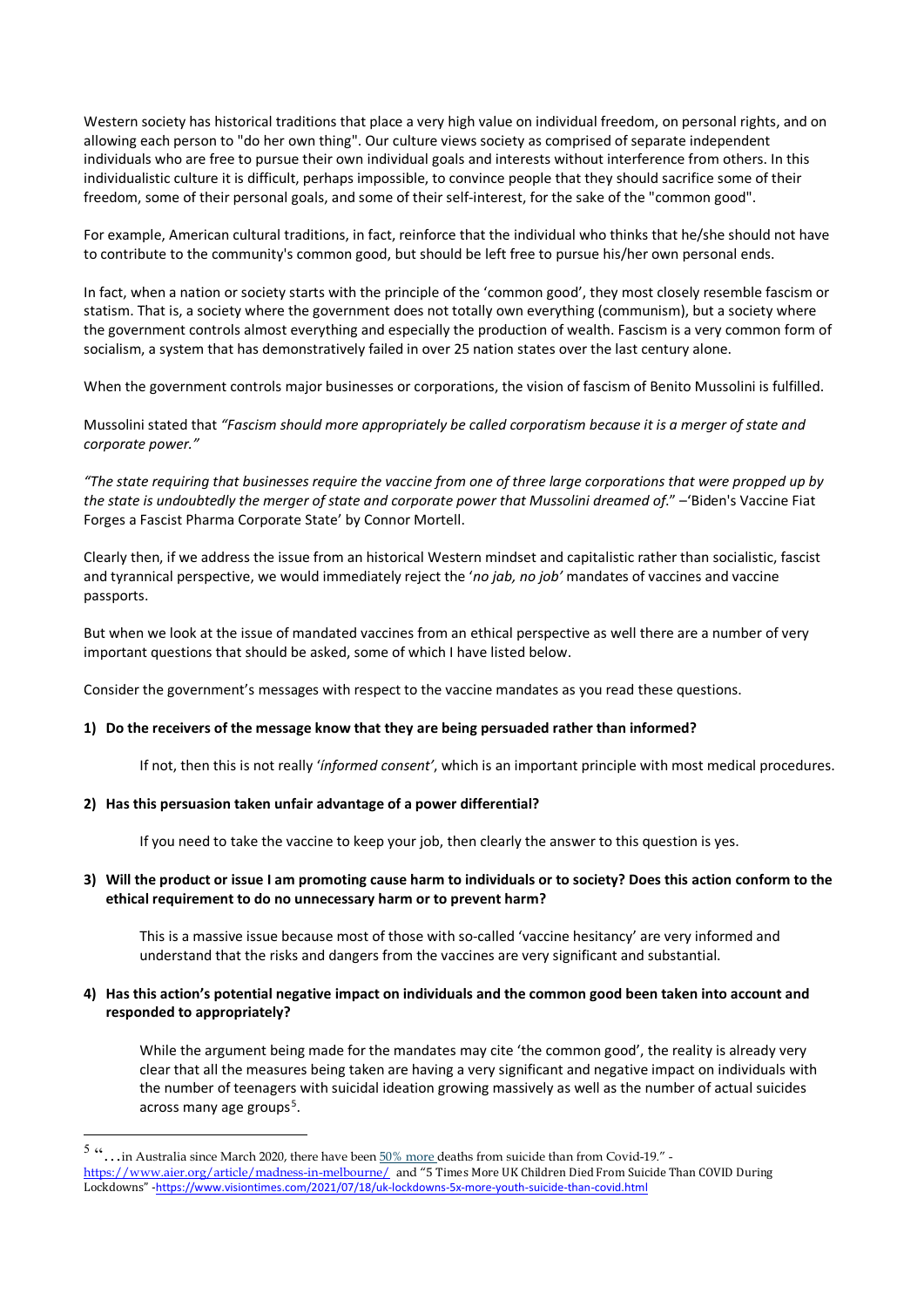## **5) Have I unfairly targeted specific (or vulnerable) audiences and made claims outside of their ability to understand the context and underlying claims of the communication?**

Clearly, this applies across the board as the true facts are being strongly suppressed, so that those who are unaware or do not have the requisite skills to source independent information for themselves are very clearly left in the dark and therefore unable to fully understand the context and very real risks involved.

## **6) Would I feel that the persuasion in this situation was fair, just, ethical and appropriate if it were communicated to me or to people I know and love? Am I doing to others what I would not want done to me or to people I care about?**

If those in power and making these decisions are in no way risking their very livelihoods and the well-being of their families, then their decisions are clearly not fair, just and appropriate, let alone ethical.

I think these are just a few ethical questions that highlight the very significant problems with the argument that this is all for the 'common good'.

Of course, given that the vaccines are actually such a failure in so many ways, such ethical questions should not even need to be addressed, as honest and informed governments would totally reject such totally unethical, immoral and evil<sup>[6](#page-3-0)</sup> mandates.

Paul Herring [www.circumcisedheart.info](http://www.circumcisedheart.info/) October 2021

## **Appendix:**

Masks:

First, some research from before Covid 19. This is research form 6 years ago (2015): <https://journals.sagepub.com/doi/full/10.1177/0141076815583167>

"... In many states, coronavirus infections strongly increased after mask mandates had been introduced..." - Swiss Policy Research group

For a slam dunk on the whole sad story that just shows that the mask mandate is purely political (so we can feel good if we remain ignorant) please see this article from the Swiss Policy Research group: <https://swprs.org/face-masks-evidence/>

[https://pdmj.org/papers/masks\\_false\\_safety\\_and\\_real\\_dangers\\_part3/](https://pdmj.org/papers/masks_false_safety_and_real_dangers_part3/)

For many months a medical professional has been telling me that the eyes are a 'mucus membrane' and therefore a potential entry point for viruses and that a mask without eye protection as well is just a waste of space. And a leading medical journal stated the same thing:

*"... What is clear, however, is that universal masking alone is not a panacea. A mask will not protect providers caring for a patient with active Covid-19 if it's not accompanied by meticulous hand hygiene, EYE PROTECTION, gloves, and a gown,"* - the New England Journal of Medicine <https://www.nejm.org/doi/full/10.1056/NEJMp2006372> for the Journal article

<https://www.technocracy.news/blaylock-face-masks-pose-serious-risks-to-the-healthy/>

More on the dangers of masks[: https://www.australiansovereigntyalliance.com/post/the-danger-of-masks](https://www.australiansovereigntyalliance.com/post/the-danger-of-masks)

<span id="page-3-0"></span><sup>6</sup> Evil because I am very sure that those planning the Great Reset and their minions in Big Pharma are very well aware that the vaccines will do far more harm than good and kill a great many more people than the virus ever could or would have.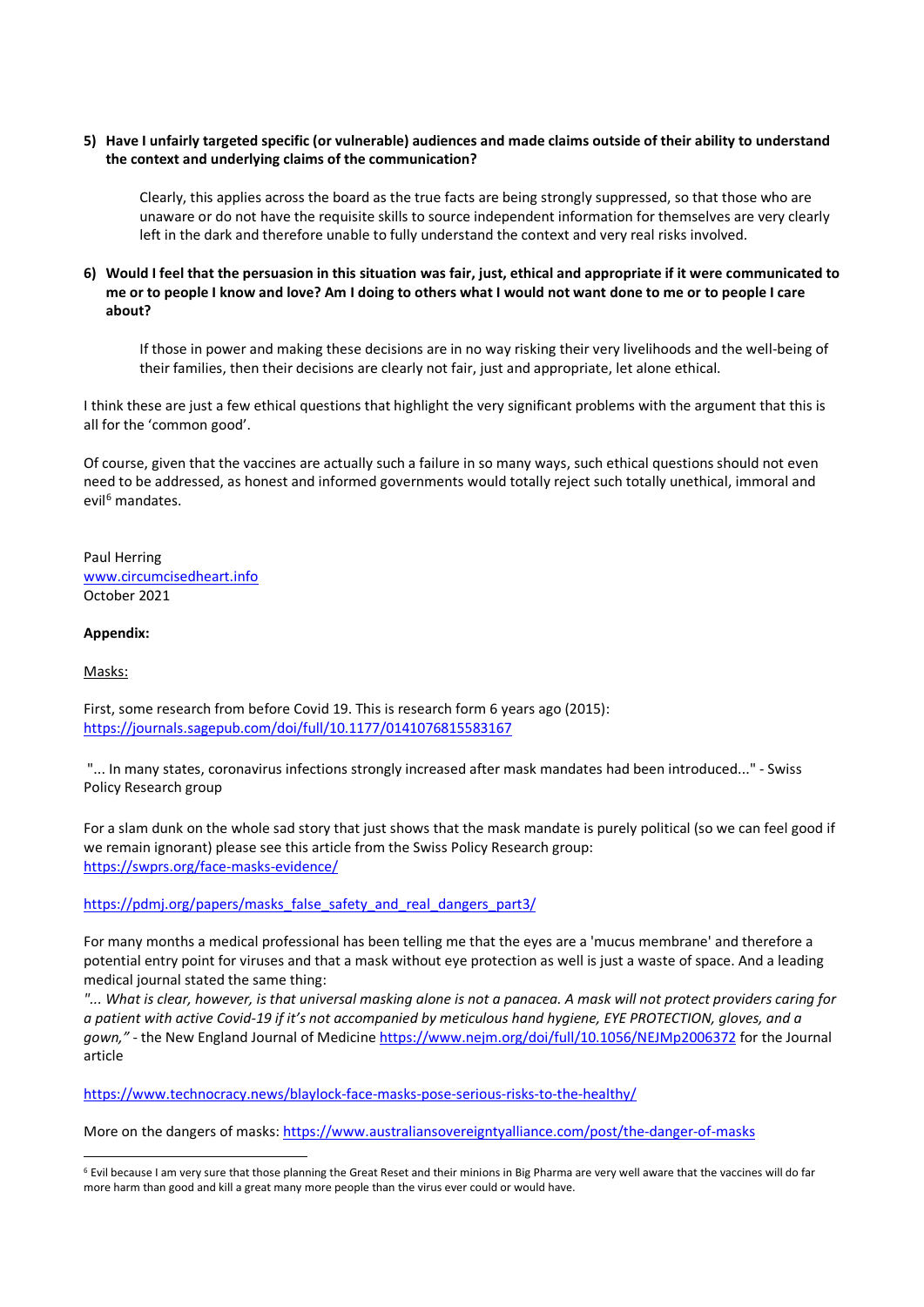## **Registered Nurse Danika Bueno recently uploaded a YouTube video explaining why wearing a face mask for long periods can be harmful to the body.**

Bueno begins the video by detailing how patients with respiratory alkalosis are instructed to breathe into a paper bag in order to fix the bloodstream's PH balance. Breathing into a paper bag is close to the same thing as wearing a face mask in that it alters the wearer's PH balance. Bueno also notes that most masks people are wearing are highly ineffective against viruses. In fact, she claims those who wear masks frequently are making themselves more prone to infection by making their bodies acidotic and by touching their faces more often than those who don't wear masks. Note: This video has been removed from Youtube (surprise, surprise!) but here it is on Bitchute: <https://www.bitchute.com/video/3fWI4g3737oj/>

[https://www.rcreader.com/commentary/masks-dont-work-covid-a-review-of-science-relevant-to-covide-19-social](https://www.rcreader.com/commentary/masks-dont-work-covid-a-review-of-science-relevant-to-covide-19-social-policy)[policy](https://www.rcreader.com/commentary/masks-dont-work-covid-a-review-of-science-relevant-to-covide-19-social-policy) - this article is from a retired Physicist.

A person calling himself a Logician (which is what a Physicist is as well) tries to debunk his argument but fails with what is his main claim that the mask protects you when it is on someone else who has a virus or flu! For this to help in any significant manner, people with no symptoms would need to have the virus in significant numbers and be capable of transmitting it - 10 million cases show that this is no so - [https://theconservativetreehouse.com/2020/12/20/covid-19](https://theconservativetreehouse.com/2020/12/20/covid-19-study-of-almost-ten-million-finds-no-evidence-of-asymptomatic-spread-media-quiet/) [study-of-almost-ten-million-finds-no-evidence-of-asymptomatic-spread-media-quiet/](https://theconservativetreehouse.com/2020/12/20/covid-19-study-of-almost-ten-million-finds-no-evidence-of-asymptomatic-spread-media-quiet/)

"Wearing that mask is not protecting you and is ineffective against viruses. More importantly, your body has several ways to expel waste or toxins, one of which is exhalation. By breathing into a mask you are re- inhaling the very toxins and CO2 the body is trying to get rid of and by doing so you put your body into acidosis, creating protons which deoxygenate instead of electrons which oxygenate. In other words you are suffocating yourself and actually lowering your immune system." - [https://www.infowars.com/posts/100s-of-uk-medics-and-academics-urge-boris-johnson-covid](https://www.infowars.com/posts/100s-of-uk-medics-and-academics-urge-boris-johnson-covid-data-is-exaggerated-and-second-wave-talk-is-misleading/)[data-is-exaggerated-and-second-wave-talk-is-misleading/](https://www.infowars.com/posts/100s-of-uk-medics-and-academics-urge-boris-johnson-covid-data-is-exaggerated-and-second-wave-talk-is-misleading/)

[https://davidicke.com/2020/10/16/german-neurologist-warns-against-wearing-facemasks-oxygen-deprivation-causes](https://davidicke.com/2020/10/16/german-neurologist-warns-against-wearing-facemasks-oxygen-deprivation-causes-permanent-neurological-damage-dr-margarite-griesz-brisson/)[permanent-neurological-damage-dr-margarite-griesz-brisson/](https://davidicke.com/2020/10/16/german-neurologist-warns-against-wearing-facemasks-oxygen-deprivation-causes-permanent-neurological-damage-dr-margarite-griesz-brisson/)

Breathe Free <https://trance-formation.com/free-at-last/>

World's Top Epidemiologists: Masks Don't Work! [https://www.infowars.com/worlds-top-epidemiologists-masks-dont](https://www.infowars.com/worlds-top-epidemiologists-masks-dont-work/)[work/](https://www.infowars.com/worlds-top-epidemiologists-masks-dont-work/)

Dear Humans: Face Masks Don't Work; The Study-review was Published by Your Very Own CDC [https://www.infowars.com/dear-humans-face-masks-dont-work-the-study-review-was-published-by-your-very](https://www.infowars.com/dear-humans-face-masks-dont-work-the-study-review-was-published-by-your-very-own-cdc/)[own-cdc/](https://www.infowars.com/dear-humans-face-masks-dont-work-the-study-review-was-published-by-your-very-own-cdc/)

Non pharmaceutical Measures for Pandemic Influenza in Nonhealthcare Settings—Personal Protective and Environmental Measures - [https://wwwnc.cdc.gov/eid/article/26/5/19-0994\\_article](https://wwwnc.cdc.gov/eid/article/26/5/19-0994_article) <https://www.infowars.com/suffocation-and-breakouts-face-masks-wreaking-havoc-on-human-body/> [https://www.infowars.com/face-masks-mandated-by-uk-government-specifically-say-they-dont-protect-against-covid-](https://www.infowars.com/face-masks-mandated-by-uk-government-specifically-say-they-dont-protect-against-covid-19/)[19/](https://www.infowars.com/face-masks-mandated-by-uk-government-specifically-say-they-dont-protect-against-covid-19/)

Official Account: Plandemic Documentary Series <https://www.bitchute.com/channel/1OjmxN0iuwte/>

<https://www.jpost.com/health-science/could-wearing-a-mask-for-long-periods-be-detrimental-to-health-628400> <https://pubmed.ncbi.nlm.nih.gov/23768438/>

<https://www.aier.org/article/medical-journal-warns-about-maskss-potentially-devastating-consequences/>

Prof of Medicine at Stanford University, Jay Bhattacharya states that the evidence now establishes that masks are not effective, and that in many ways they are harmful! Also he argues that masks are causing a social division that is also unhelpful. Masking children is psychologically deeply damaging! There is no scientific evidence or logic to children wearing masks.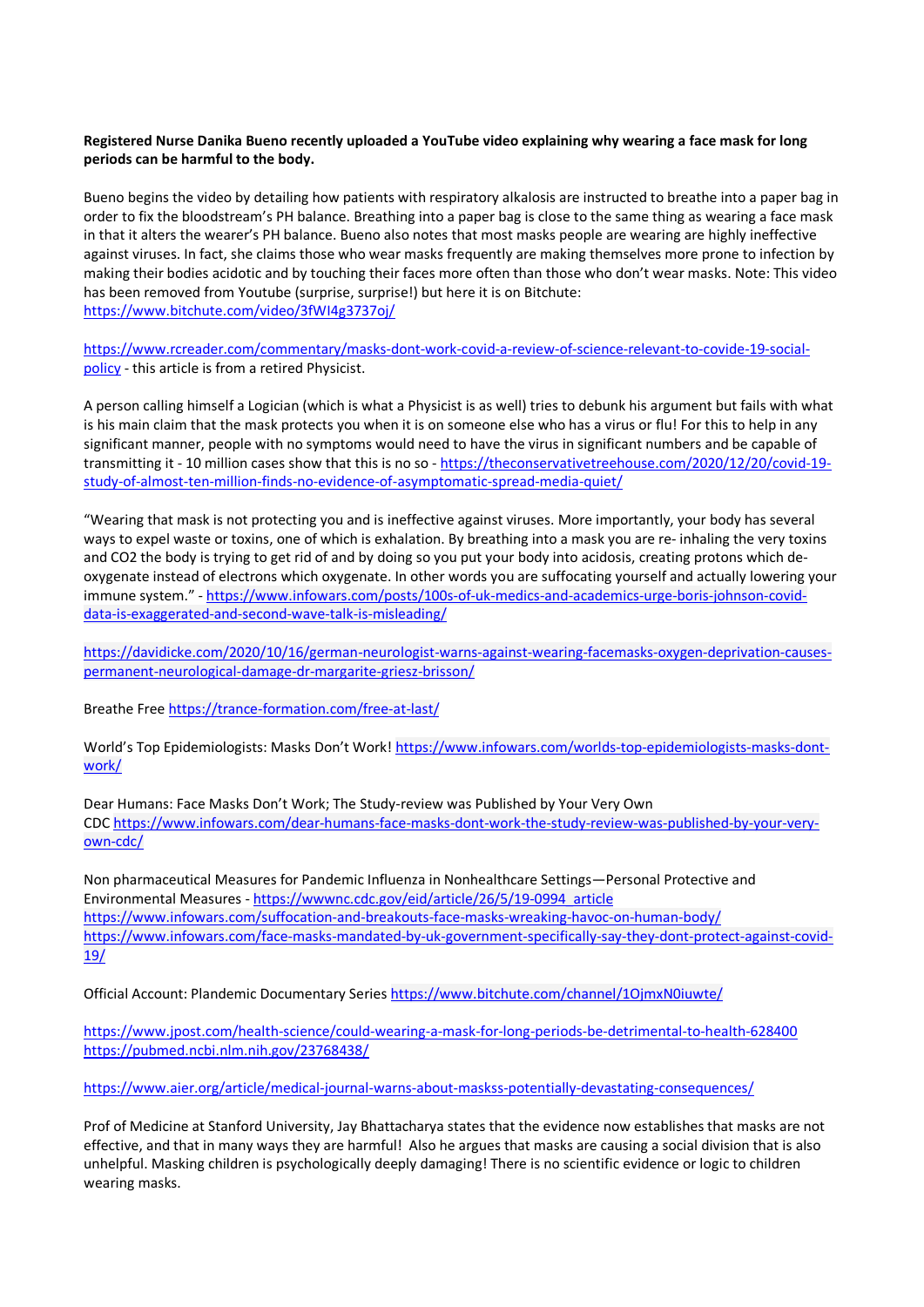The latest evidence: <https://swprs.org/the-face-mask-folly-in-retrospect/>

## Lockdowns:

*Scott Atlas*: … Sure, this is one of the really horrifying but underemphasized truths of the cost of the lockdown. As we said in the article, for instance, 650,000 Americans have cancer and undergo chemotherapy right now, currently. Half of them stop getting their chemotherapy. "

- <https://www.hoover.org/research/doctor-scott-atlas-and-efficacy-lockdowns-social-distancing-and-closings-1>

'Lockdowns Do Not Control the Coronavirus: The Evidence' - [AIER Staff](https://www.aier.org/staffs/aier-staff/) – [December 19, 2020](https://www.aier.org/custom-search-results/?post_date=12192020) <https://www.aier.org/article/lockdowns-do-not-control-the-coronavirus-the-evidence/>

"After a year of strong economic downturn and substantial health costs, the intensity of lockdowns continues to be an influential factor in the economic and social life of low- and middle-income countries. Even if restrictions played a role early on, they had a one-off effect that would be hard to replicate going forward. This suggests that the heavy reliance on lockdowns as in the early stages of the pandemic may not be advised." - [https://voxeu.org/article/declining](https://voxeu.org/article/declining-effectiveness-lockdowns)[effectiveness-lockdowns](https://voxeu.org/article/declining-effectiveness-lockdowns)

## Vaccines:

Dr. Sucharit Bhakdi: "We can cast the dread of this Pandemic away and return to a wonderful world! - Dr. Sucharit Bhakdi is a Thai-German microbiologist who has been speaking out against the COVID-19 hysteria since the beginning of the crisis.

He was a post-doctoral researcher at the Max Planck Institute of Immunobiology and Epigenetics in Freiburg and at The Protein Laboratory in Copenhagen. Dr. Bhakdi joined the Institute of Medical Microbiology at Giessen University and named chair of Medical Microbiology at the University of Mainz.

Dr. Bhakdi has published over three hundred articles in the fields of immunology, bacteriology, virology, and parasitology, for which he has received numerous awards and the Order of Merit of Rhineland-Palatinate.

<https://tube.doctors4covidethics.org/videos/watch/7ca43fab-fa9d-46e6-ac7a-a0c739d9e277>

This video comes with a very serious warning that needs to be heeded. Supporting papers summarised in the video <https://journals.plos.org/plosone/article?id=10.1371/journal.pone.0249499> <https://academic.oup.com/cid/advance-article/doi/10.1093/cid/ciab465/6279075> <https://doi.org/10.1016/j.cell.2021.06.005> <https://www.sciencedirect.com/science/article/pii/S2352396421002036>

More research, etc.: <https://www.bitchute.com/video/sDC6chBPxm4q/>

[https://www.zerohedge.com/covid-19/im-choosing-risk-getting-covid-over-half-health-care-workers-california](https://www.zerohedge.com/covid-19/im-choosing-risk-getting-covid-over-half-health-care-workers-california-hospitals-refuse)[hospitals-refuse](https://www.zerohedge.com/covid-19/im-choosing-risk-getting-covid-over-half-health-care-workers-california-hospitals-refuse)

[Corona Committee Sitting #30 -](https://player.vimeo.com/video/487879592) Evidence Gathering

[https://www.express.co.uk/news/world/1384728/Covid-vaccine-latest-side-effects-Pfizer-jab-23-dead-Norway](https://www.express.co.uk/news/world/1384728/Covid-vaccine-latest-side-effects-Pfizer-jab-23-dead-Norway-coronavirus-update/amp)[coronavirus-update/amp](https://www.express.co.uk/news/world/1384728/Covid-vaccine-latest-side-effects-Pfizer-jab-23-dead-Norway-coronavirus-update/amp)

<https://childrenshealthdefense.org/defender/deaths-injuries-following-covid-vaccine-cdc/>

"We are in a pandemic of undertreatment," said intensive care specialist, Pierre Kory, M.D., Former Director of the Center for Trauma and Life Support at the University of Wisconsin School of Medicine and winner of the British Medical Association's President's Choice Award.